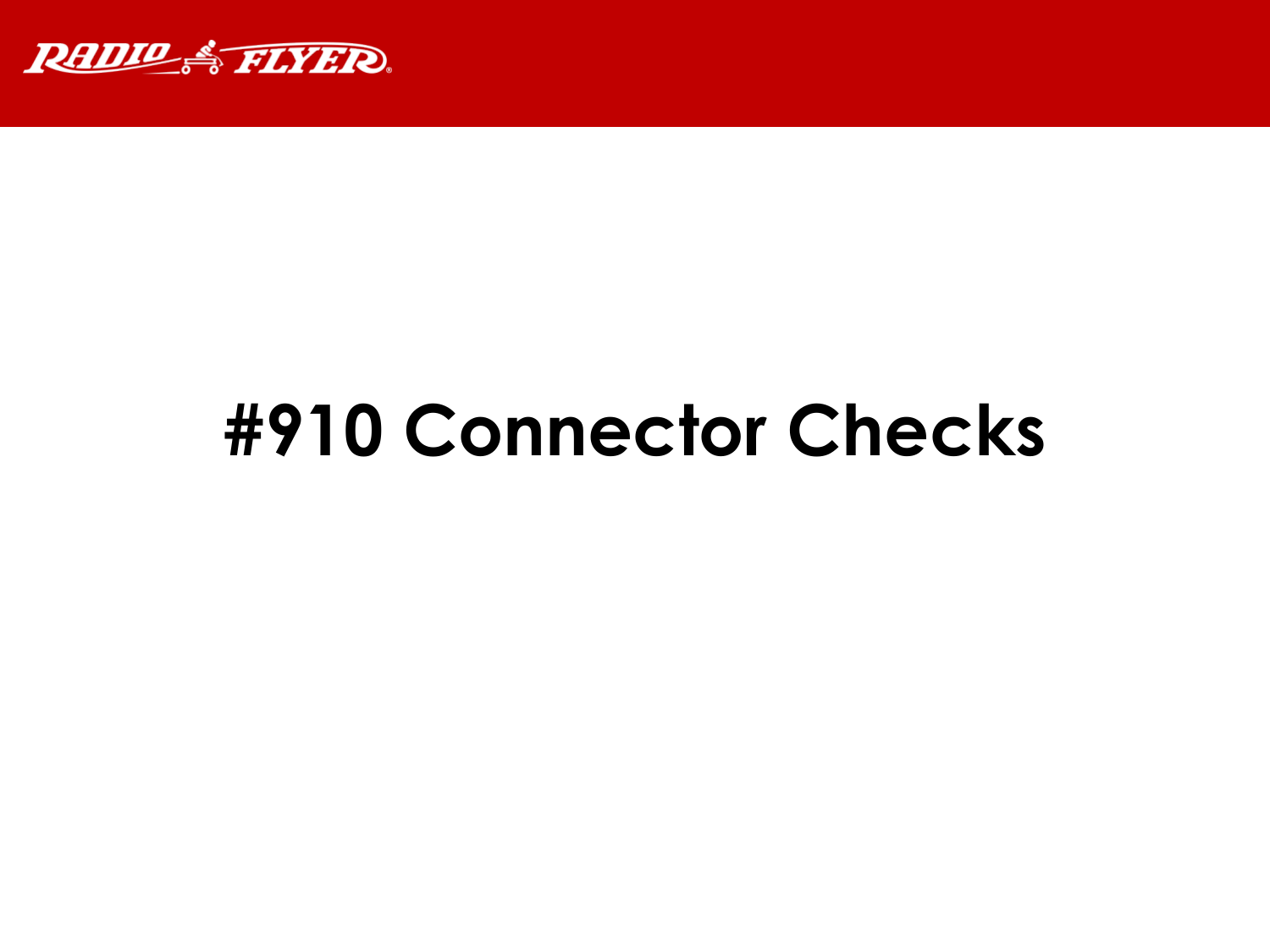#### *RADIO & FLYER* **Functional Issue: Car Doesn't Run**

#### **First, try the following…**

- 1. Remove the clear speed switch cover, set the car in speed 2
- 2. Insert the battery
- 3. Make certain the forward button is fully depressed
- 4. Hold the pedal down for a 3-5 seconds
- 5. If the car doesn't move, test the horn and headlights, compare to the following results
- 6. If the horn and lights don't work, with the battery in the trunk, try charging through the port on the back of the car, if the battery won't charge in the car, see Connector Check A
- 7. If you can charge the battery in the trunk, but pressing the pedal doesn't cause the lights on top of the battery to turn on, see Connector Checks B & C
- 8. If the horn and headlights do work, and the lights on top of the battery illuminate when the pedal is pressed, but one or both of the wheels don't spin, refer to Connector Checks C & D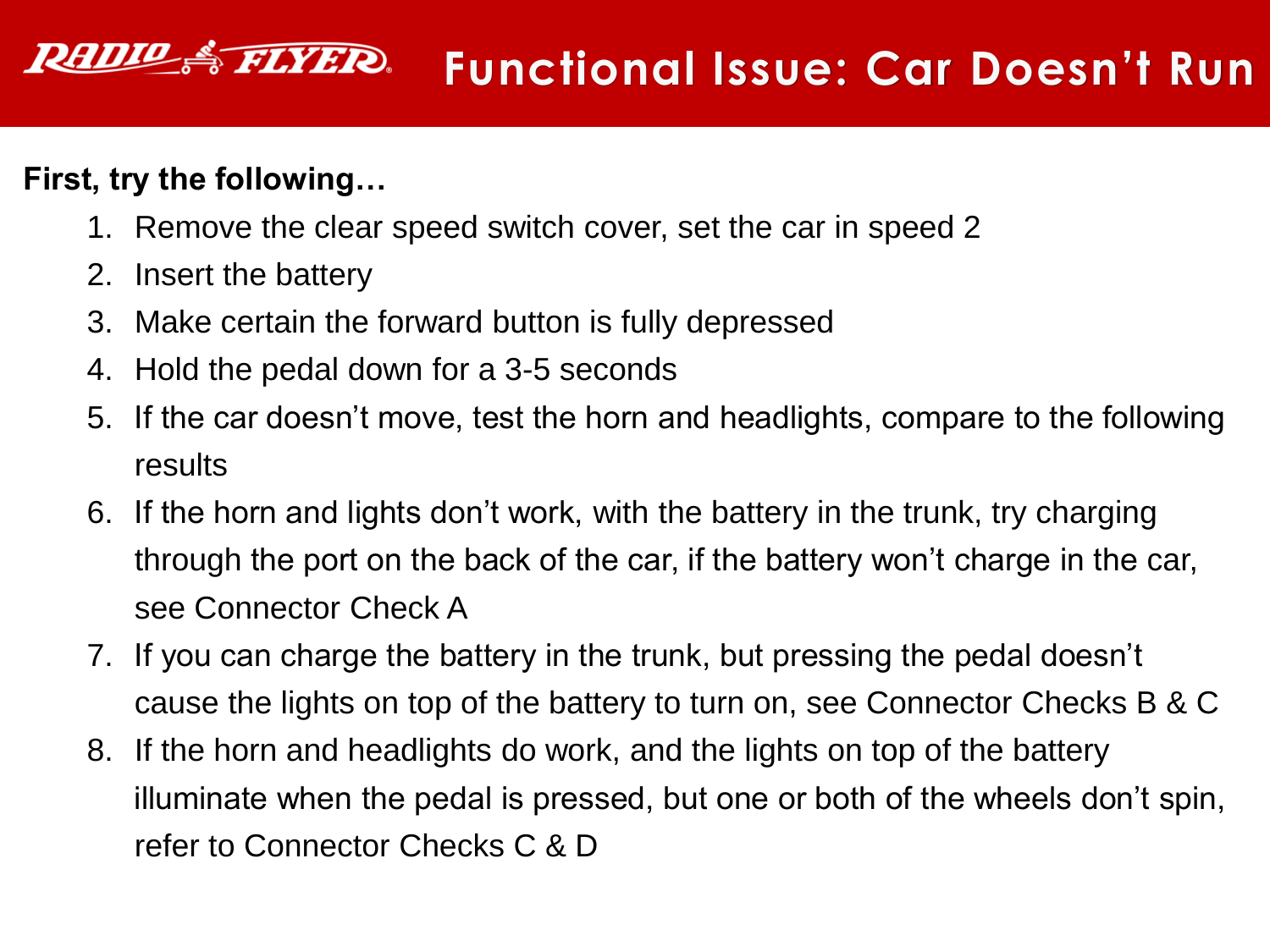## **Removing the Rear Panel**

1. Flip your car on its side

**RADIO & FLYER** 

- 2. Remove 8 screws from rear valence panel
- 3. Press down on the snap to remove the panel



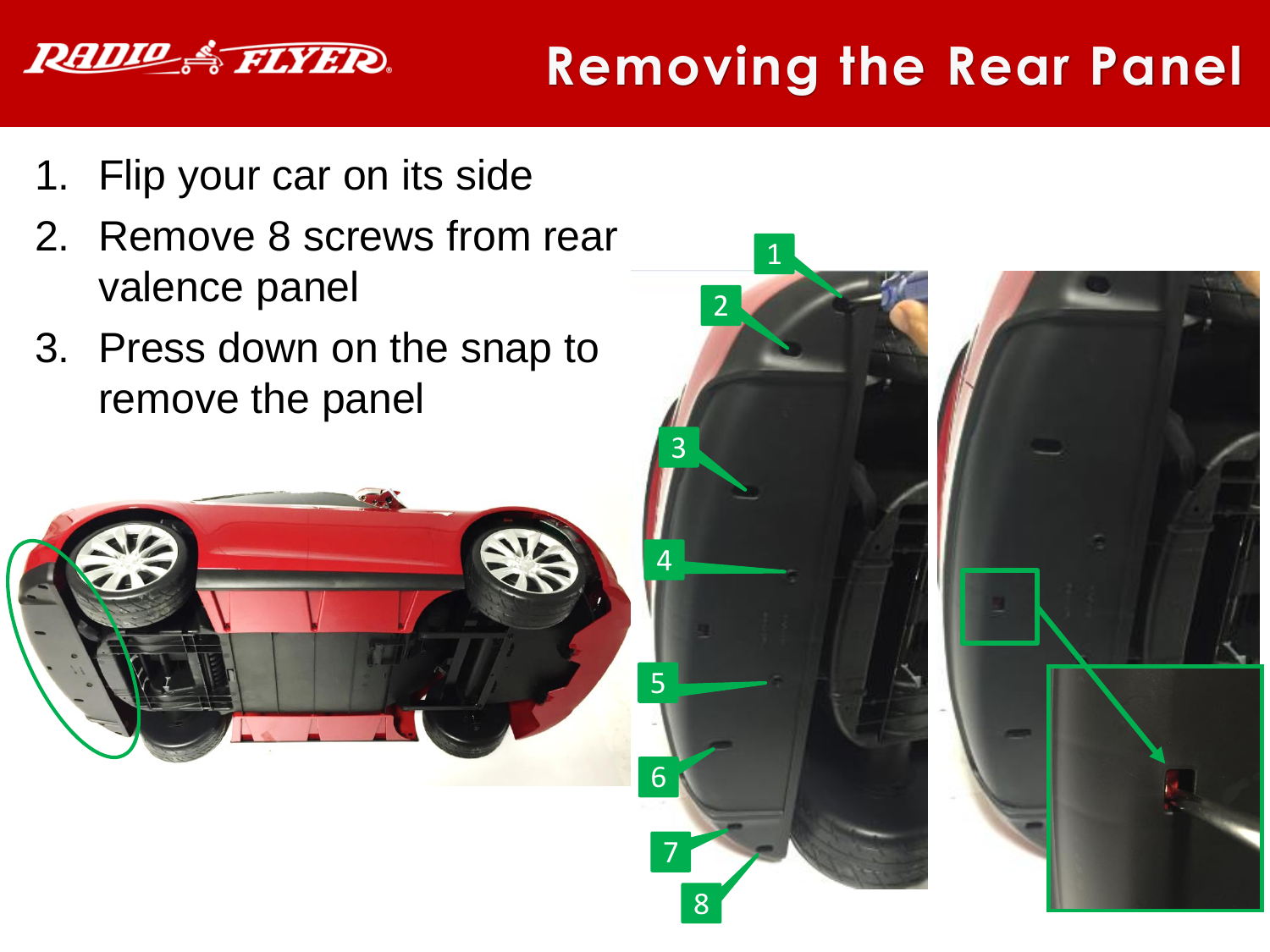

### **Connector Check A**



#### **Complete this step if…**

Battery will not charge while in the car

## **Skip this step if…** The battery charges in the car



- 1. Try charging the battery outside of the car to make sure it works
- 2. Unhook this connector and then reconnect it
- 3. Try charging the battery in car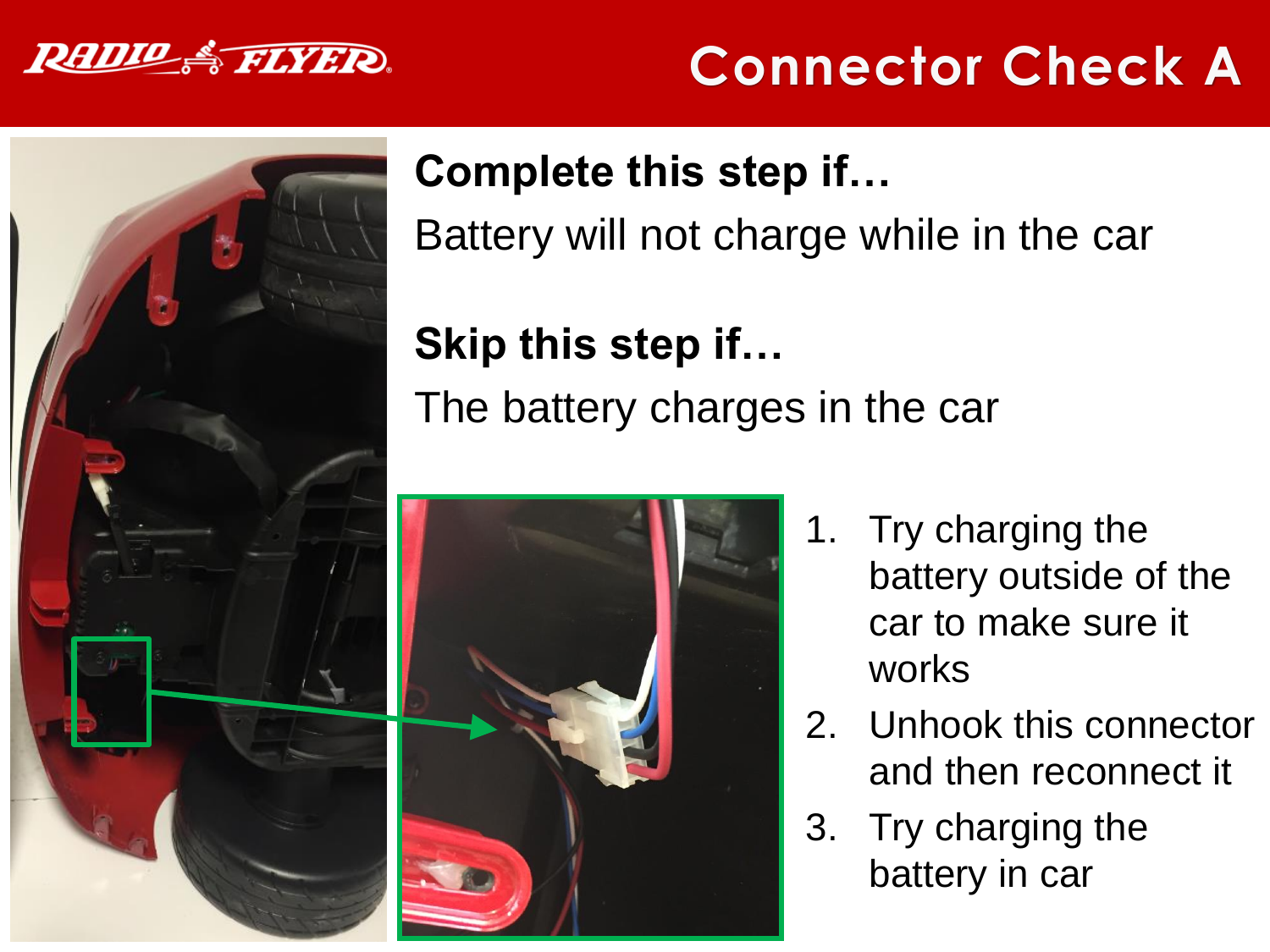

### **Connector Check B**



### **Complete this step if…**

The battery charges while in the car, but the car won't function at all



- 1. Disconnect both connectors
- 2. Reconnect both connectors
- 3. Press the car's pedal, see if the lights on top of the battery light up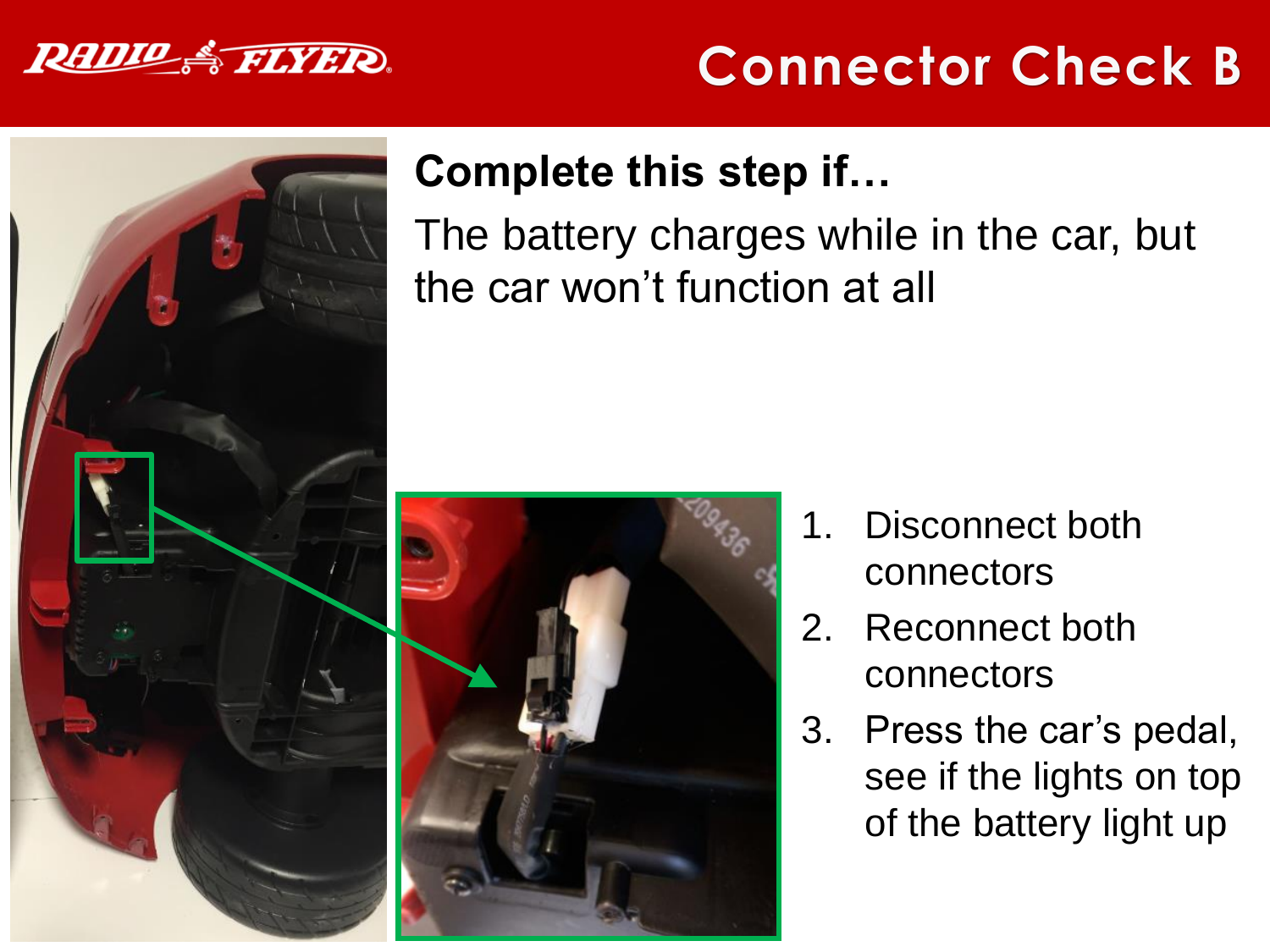#### **RADIO & FLYER Removing the Front Right Wheel**



First pull the wheel cover off. If you can't do it by hand, use a screwdriver and pry the cover off.

Use an adjustable wrench or a 17 mm socket wrench to remove the nut holding the wheel on .

Remove the washer and the wheel.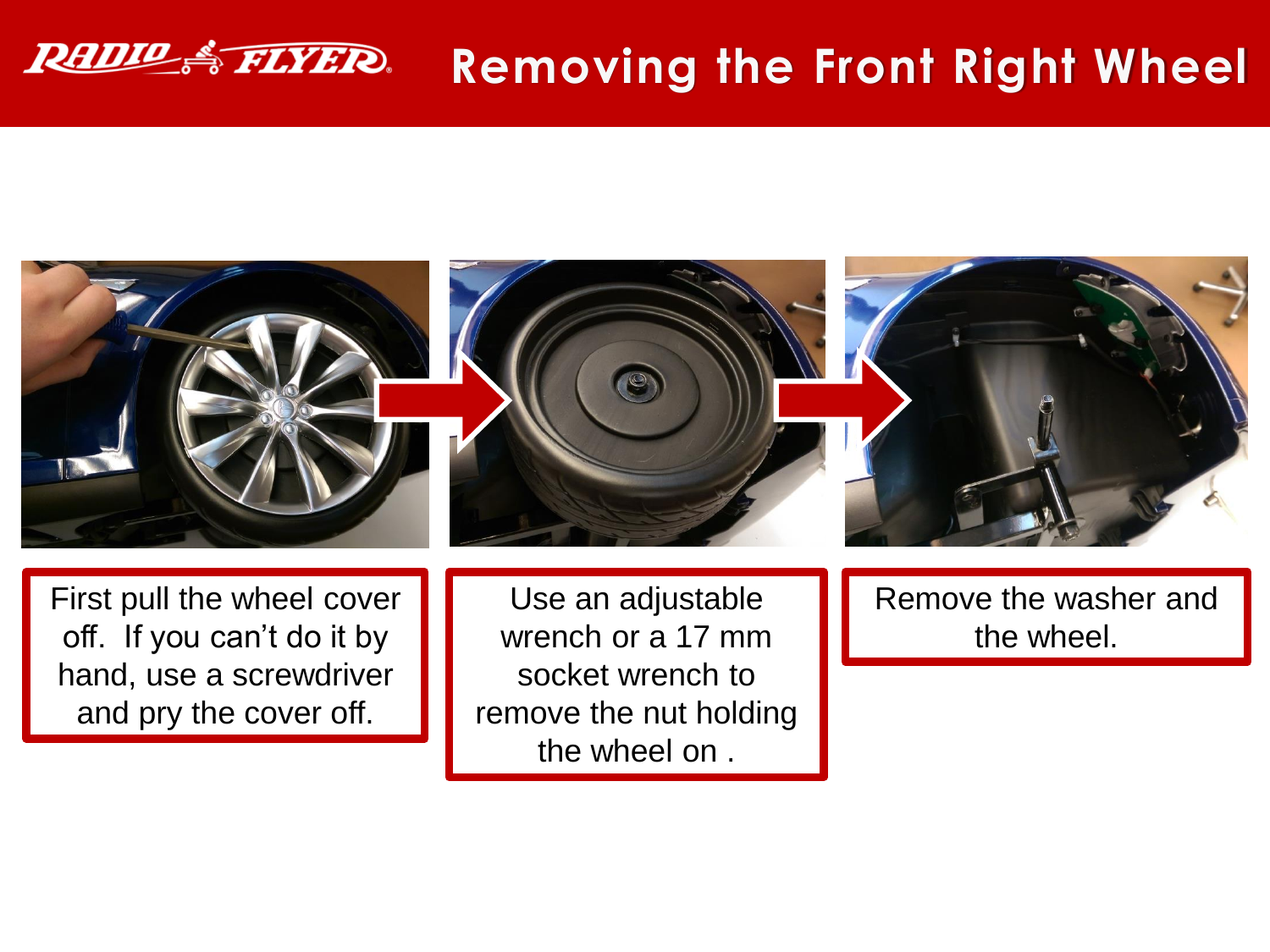#### **RADIO & FLYER**

## **Connector Check C**

### **Complete this step if…**

The battery can be charged in the car, but both wheels don't spin

### **Skip this step if…**

One wheels spins



- 1. Remove the front right wheel
- 2. Disconnect all 3 connectors pictured, hook them back up
- 3. Press the car's pedal, see if the lights on top of the battery light up